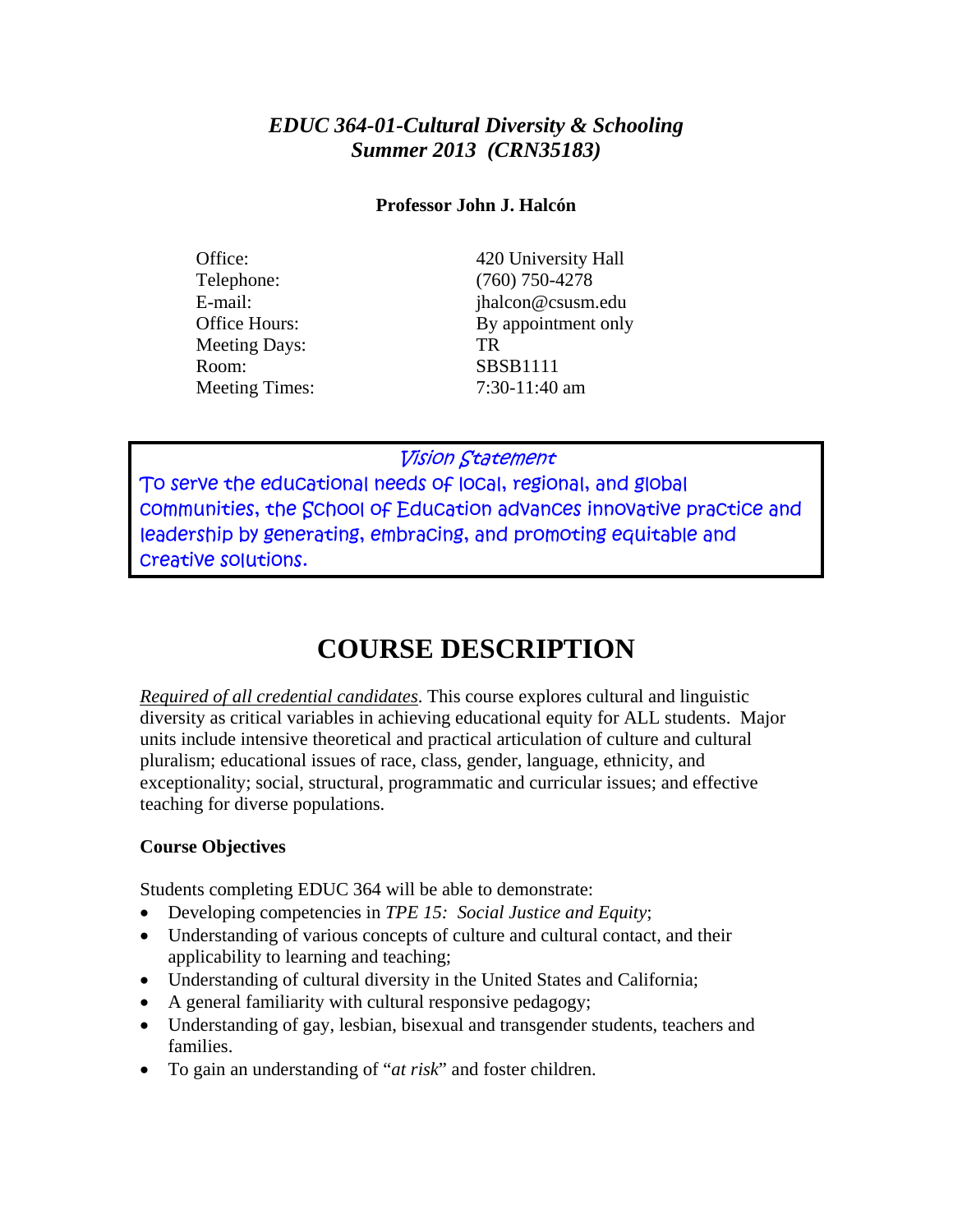#### **Authorization to teach English Language Learners (ELLs)**

The credential program at CSUSM has been specifically designed to prepare teachers for the diversity of languages often encountered in California public school classrooms. The authorization to teach ELLs is met through the infusion of content and experiences with the Multiple Subject Program, as well as additional coursework. Students successfully completing this program receive the Preliminary Multiple Subject Credential with authorization to teach ELLs (formerly called CLAD).

#### **School of Education Attendance Policy**

All students are expected to attend all classes and participate actively. At a minimum, students must attend more than 80% of class time, or s/he may not receive a passing grade for the course at the discretion of the instructor. Individual instructors may adopt more stringent attendance requirements. Should the student have extenuating circumstances, s/he should contact the instructor as soon as possible. (*Adopted by the COE Governance Community, December, 1997*).

#### **COMPETENCIES**

#### **Teacher Performance Expectation (TPE) Competencies**

This course is designed to help teachers seeking the Multiple or Single Subject(s) Credential to develop the skills, knowledge, and attitudes necessary to assist schools and districts in implementing an effective program for all students. The successful candidate will be able to merge theory and practice in order to realize a comprehensive and extensive educational program for all students. The course objectives, assignments, and assessments have been aligned with the CCTC standards for the Multiple and Single Subject(s) Credential. You can incorporate artifacts from this class into your final comprehensive portfolio. The following TPE is addressed in this course:

#### *TPE 15: Social Justice and Equity*

*Teacher candidates will be able to identify issues of social justice and equity in the classroom to ensure equal outcomes for diverse students. They will be familiar with ideas, definitions, and major theorists in the fields of multicultural education, social reconstruction, and democratic education. Pluralism and divergent perspectives on educating students will be the foundation of designing effective lessons and instructional practices for diverse students. Candidates will understand when and how to collaborate with others, especially curriculum specialists, community leaders, and parents on preparing relevant and appropriate instructional activities, curricular units, and school structures that would provide equitable outcomes for students from different linguistic, cultural, and socio-economic backgrounds.*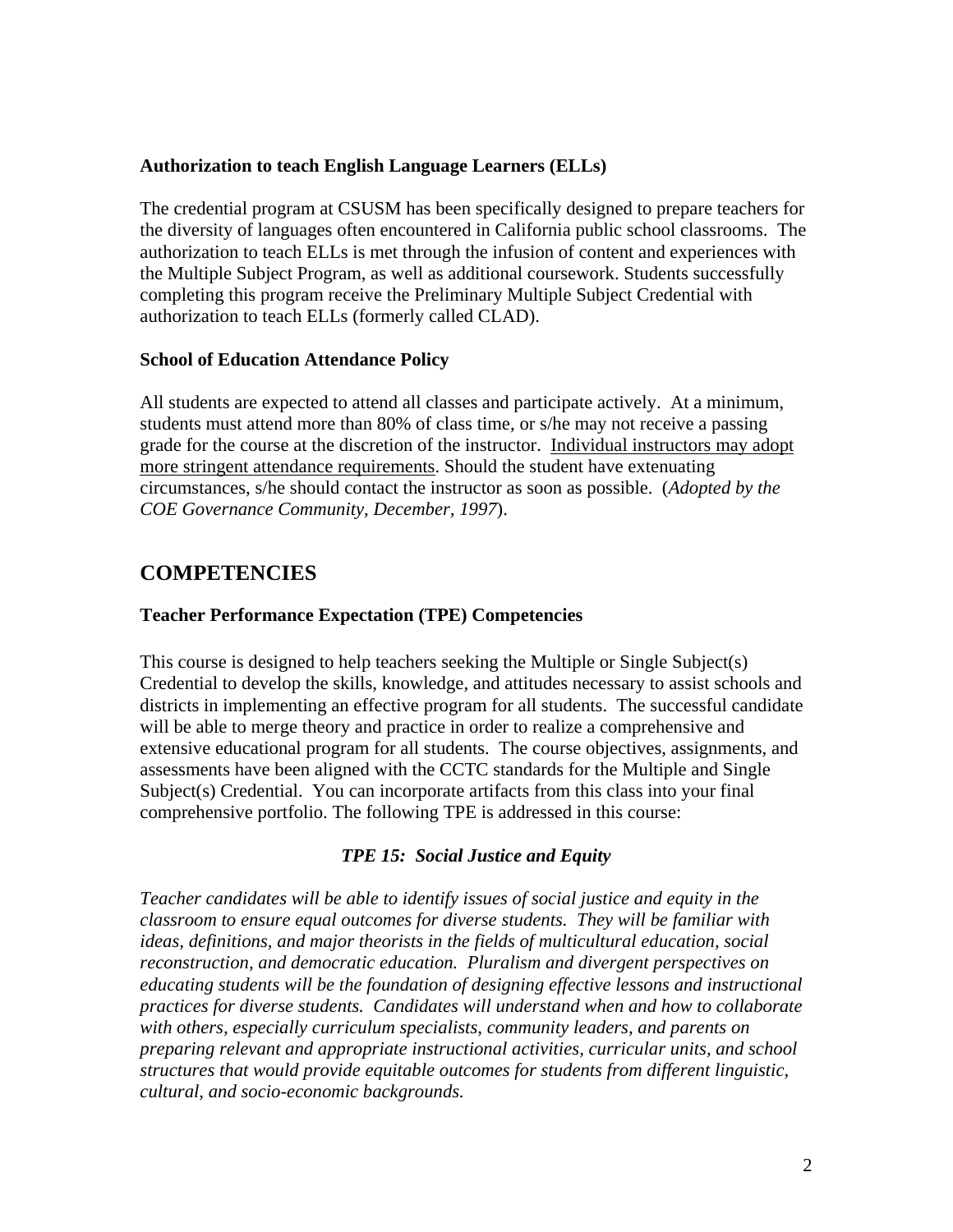#### **GENERAL CONSIDERATIONS**

#### **All rights reserved**

*As instructor of record, I reserve the right to change, add to, or delete any and all material from the course.* 

#### **Outcomes and Standards**

Teach English Learners.) The context for, and scope of this course is aligned with standards for the Cross-cultural Language and Academic Development (CLAD) endorsement, as articulated by the California Commission on Teacher Credentialing (CTC), and as approved by the faculty of the School of Education in development of the program approval documents. (Note: As of 2002, the CLAD competencies are collectively referred to as an *Authorization to* 

*Teach English Learners*.) Further consideration has been given to the alignment of standards for multicultural education as articulated by the National Council for Accreditation of Teacher Education (NCATE), the Interstate New Teacher Assessment and Support Consortium (INTASC), and the National Board for Professional Teaching Standards (NBPTS). Emphasis is placed on learning outcomes (what you know and can demonstrate) rather than on inputs (putting in "seat time", meeting minimum criteria for assignments, checking off tasks and activities), and how these outcomes correspond to your potential to enhance student learning as a new teacher.

#### **Academic Honesty**

Students will be expected to adhere to standards of academic honesty\*\* and integrity, as outlined in the Student Academic Honesty Policy. All written work and oral assignments must be original work. All ideas/materials that are borrowed from other sources must have appropriate references to the original sources. Any quoted material should give credit to the source and be punctuated with quotation marks.

Students are responsible for honest completion of their work including examinations. There will be no tolerance for infractions. If you believe there has been an infraction by someone in the class, please bring it to the instructor's attention. The instructor reserves the right to discipline any student for academic dishonesty in accordance with the general rules and regulations of the university. Disciplinary action may include the lowering of grades and/or the assignment of a failing grade for an exam, assignment, or the class as a whole.

I expect that each student will do his/her own work, and contribute equally to group projects and processes.

\*\**Plagiarism is cheating and will not be tolerated under any circumstance.*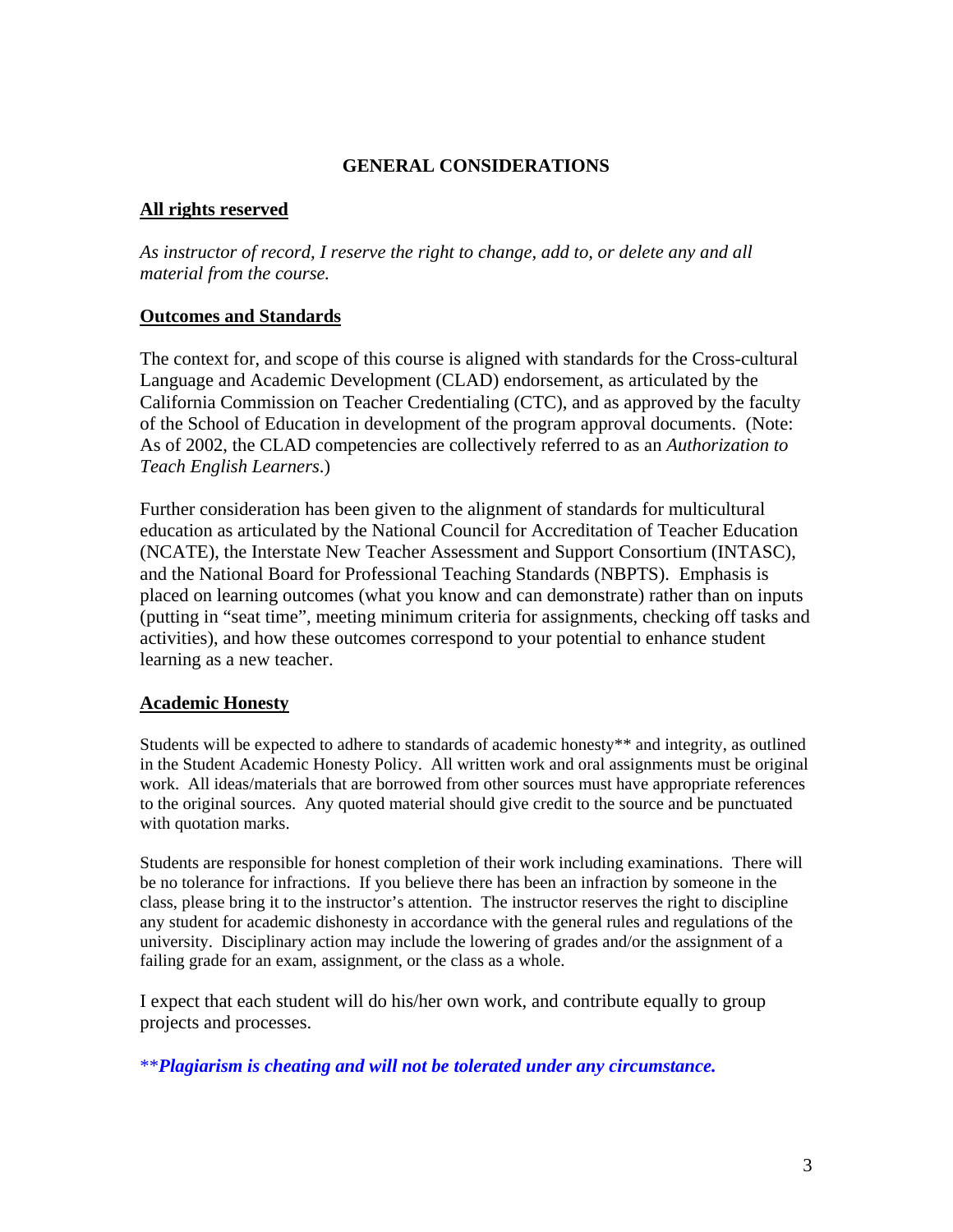#### **Appeals**

Every student has the right to appeal a grade, or appeal for redress of grievances incurred in the context of the class. Disputes may be resolved informally with the professor, or through the formal grades appeal process. For the latter, consult with the Director's Office of the School of Education.

#### **Students with Disabilities Requiring Reasonable Accommodations**

Students **MUST BE APPROVED** for services by providing appropriate and recent documentation to the Office of Disable Student Services (DSS). This office is located in Craven Hall 4300, and can be contacted by phone at (760) 750-4905, or TTY (760) 750 4909. Students authorized by DSS to receive reasonable accommodations should meet with their instructor during office hours or, in order to ensure confidentiality.

#### **All University Writing Requirements**

The all-University writing requirements will be met through written reactions and reflections related to assigned readings.

#### **2042 Competencies**

#### **COMPETENCIES ADDRESSED BY THIS COURSE ARE INDICATED WITH** \*\*\*

#### **PART 1: LANGUAGE STRUCTURE& PART 2: METHODOLOGY PART 3:CULTURE AND FIRST- AND SECOND-LANGUAGE OFBILINGUAL, ENGLISH CULTURAL DIVERSITY DEVELOPMENT LANGUAGE DEVELOPMENT,**

# **CONTENT INSTRUCTION**

and Differences (including the structure of English)\*\*\*

- **A.** The sound systems of language **A.** Foundations\*\*\* **A.** Definitions of culture\*\*\* (phonology)\*\*\*
- **B.** Word formation (morphology)\*\*\* *B. Organizational models: What* **B.** Perceptions of culture\*\*\*
- 
- 
- 
- 

I. Language Structure and Use: Universals Theories and Methods of Bilingual Educ I. The Nature of Culture\*\*\*

- 
- *works for whom?*
- **C.** Syntax\*\*\* *C. Instructional strategies* **C.** Intra-group differences

#### **D.** Word meaning (semantics) **II. Theories and Methods for D.** Physical geography and its **Instruction In and Through English** effects on culture

- *A. Teacher delivery for both English E. Language in context\*\*\* language development and content E. Cultural congruence \*\*\* instruction*
- *F. Written discourse B. Approaches with a focus on English*
- 
- 
- (ethnicity, race, generations, and microcultures)\*\*\*
- 
- 

II. Manifestations of Culture: *language development* II. Manifestations of Culture: Learning About Students\*\*\*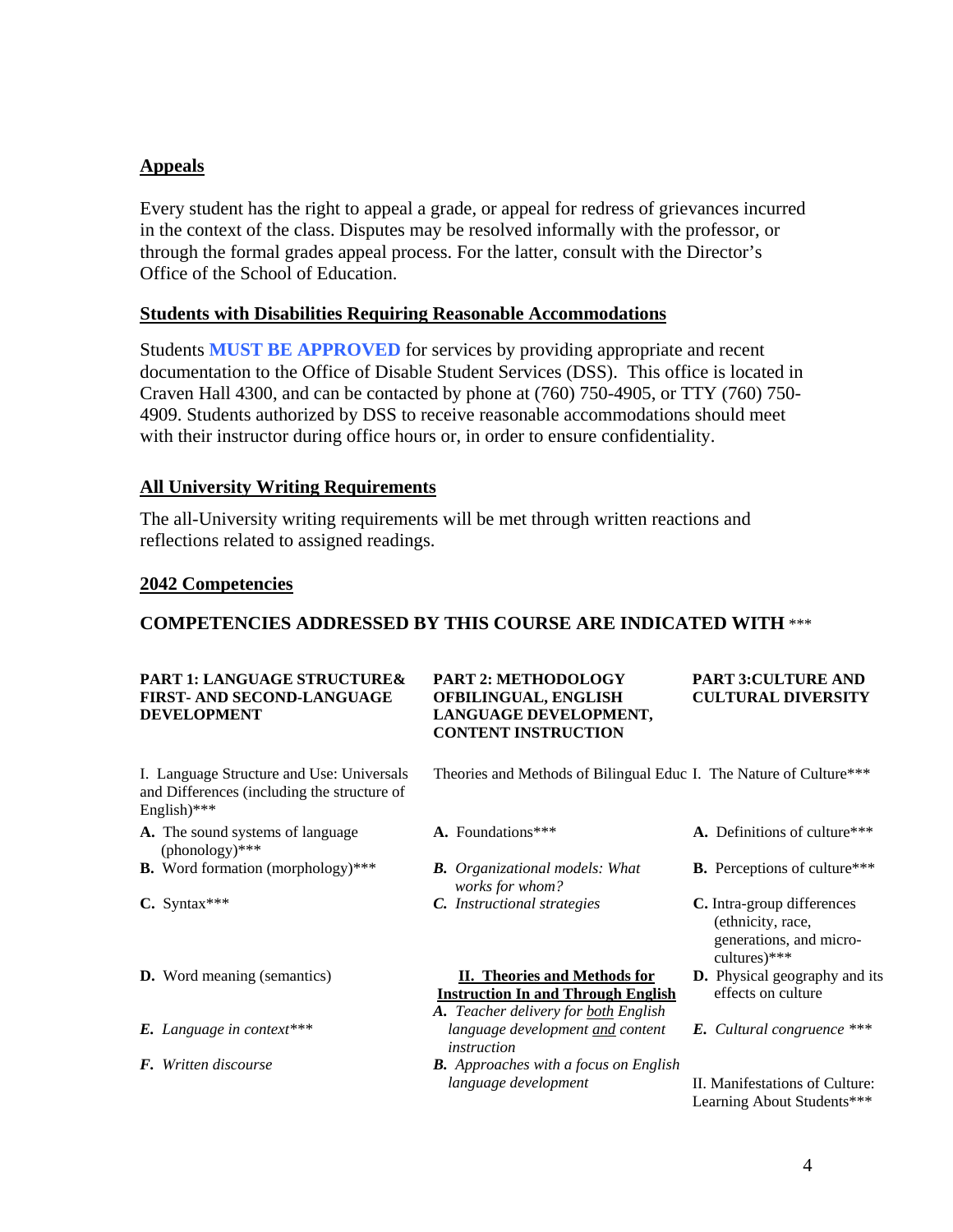| <b>G.</b> Oral discourse                                                                                         | <b>C.</b> Approaches with a focus on content<br>area instruction (specially designed<br>academic instruction delivered in<br>$English)$ *** | A. What teachers should learn<br>about their students ***     |
|------------------------------------------------------------------------------------------------------------------|---------------------------------------------------------------------------------------------------------------------------------------------|---------------------------------------------------------------|
| <b>H.</b> Nonverbal communication                                                                                | <b>D.</b> Working with paraprofessionals                                                                                                    | <b>B.</b> How teachers can learn<br>about their student $***$ |
|                                                                                                                  |                                                                                                                                             | <b>C.</b> How teachers can use what                           |
| II. Theories and Factors in First-and                                                                            | II. Language and Content Area                                                                                                               | they learn about their                                        |
| <b>Second-Language Development ***</b>                                                                           | Assessment                                                                                                                                  | students (culturally<br><i>responsive pedagogy</i> )          |
| A. Historical and current theories and                                                                           |                                                                                                                                             |                                                               |
| models of language analysis that have<br>implications for second-language<br>development pedagogy***             | A. Purpose                                                                                                                                  | III. Cultural Contact                                         |
| <b>B.</b> Psychological factors affecting first- and <b>B.</b> Methods<br>second-language development ***        |                                                                                                                                             | <b>A.</b> Concepts of cultural<br>contact                     |
| <b>C.</b> Socio-cultural factors affecting first- and <i>C. State mandates</i><br>second-language development*** |                                                                                                                                             | <b>B.</b> Stages of individual<br>cultural contact            |
| <b>D.</b> Pedagogical factors affecting first- and<br>second-language development                                | D. Limitations of assessment***                                                                                                             | <b>C.</b> The dynamics of<br>prejudice***                     |
| <b>E.</b> Political factors affecting first- and<br>second-language development***                               | <b>E.</b> Technical concepts                                                                                                                | <b>D.</b> Strategies for conflict<br>resolution***            |

#### **COURSE REQUIREMENTS**

#### *Required Texts*

Rothenberg, Paula. Race, class, & gender in the United States: An integrated study (2004). 7th Edition. VHPS. ISBN: 0716-75515-7.

Reyes, Maria de la Luz. Words were all we had: Becoming biliterate against the odds (2011). ISBN 978-0-8077-5180.

#### *Recommended Texts*

Villaseñor, Victor. Rain of Gold. (1992). Delta Press. ISBN: 0385-31177-X

#### **Grading Policy**

- All required work must be submitted on time.
- You will lose one complete grade on an assignment for late submissions.
- All work will be submitted electronically to class Moodle page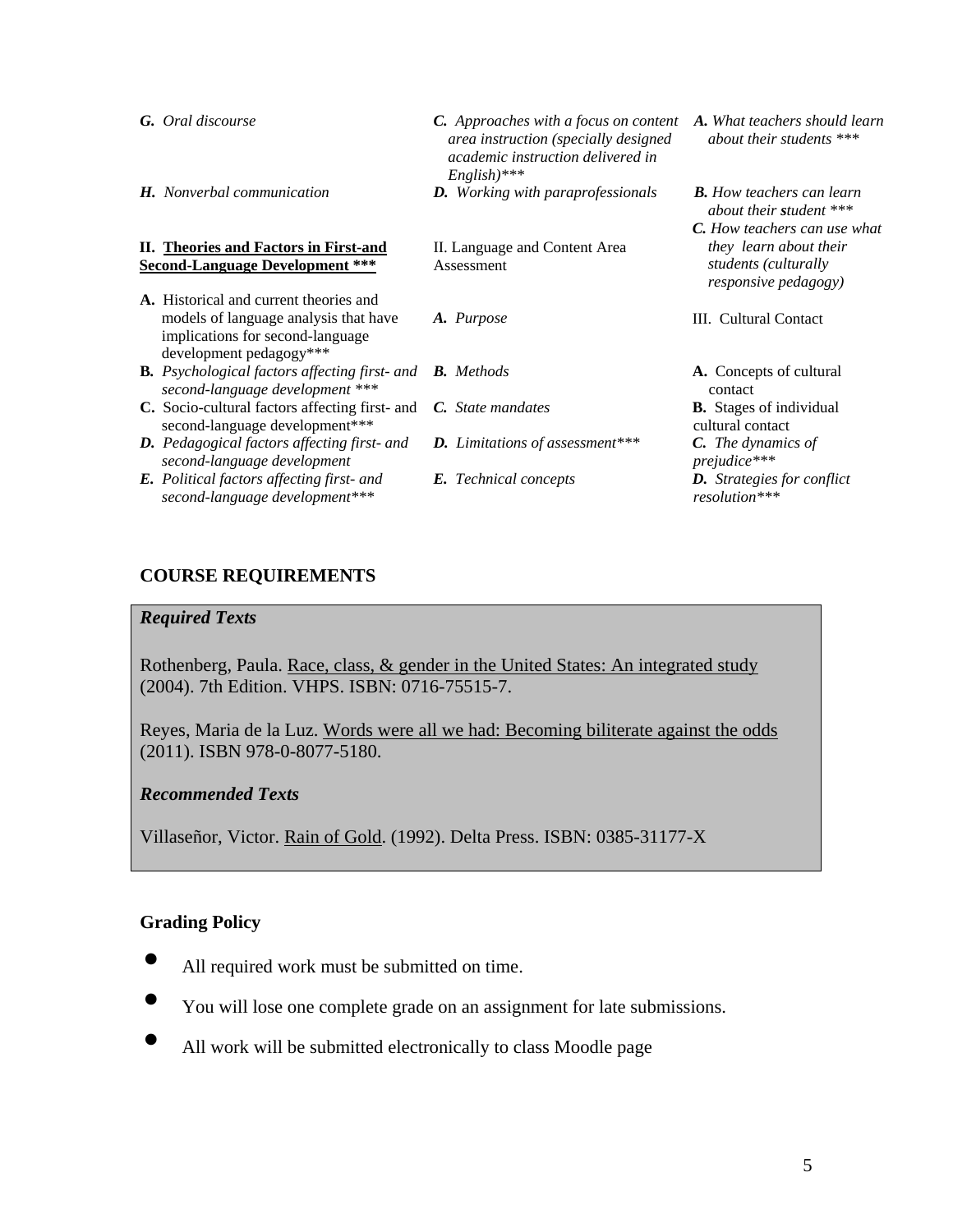#### **Assessment of Progress**

**There are 1000 points possible**:

**1. Attendance and Class Participation (200 points)**–First, is the expectation that you will attend all class sessions, **on-line and face-to-face (f2f)**, and actively participate. Due to a reduced summer schedule, if you miss four (4) hours or it's equivalent, you will be dropped from the course.

Second, A significant part of this grade will come from the weekly reading assignments and **Cougar Courses postings**. **You will be responsible for all assigned readings.** 

**2. Social Justice Paper(s)-pre and post (100 points). Assignment #1 (a) & (b):**  You will submit two papers (a.1-2pages & b.1-3 pages) of your understanding of Social Justice. One is submitted at the start of semester and another at the end. The second paper should reflect an enhanced understanding of the concept based on the readings, class discussions and your experience in class. Answer the following question:

What does the term **Social Justice** mean for you and your profession?

Paper #1: *Due: June 6th. (50 points)*  Paper #2: *Due: July 2nd. (50 points)* 

**3. Personal/Family Background (200 points) Assignment #2:** By researching and studying one's family background it is possible to gain an appreciation about us as individuals and our many similarities and differences. In this assignment you are to write a **8-10** page narrative about your family background including religious affiliation, ethnicity, culture, language(s), country of origin, education/occupation and any other information you think is of interest and value. Reflect on your own experiences in terms of your cultural referents, your family background, and other factors determined by your own circumstances and upbringing. Discuss how this may impact your work as an educator. Be prepared to discuss your assignment within a larger class dialogue. Please note that if you are adopted or were raised in foster care, and choose not to disclose this information, your paper may be fictionalized, or you may choose to discuss how you came to be the person you are today based on the influences of society, important or significant adult in your life. Please let your professor know if you require this or other accommodations to complete this assignment. Assignment #2: Due: *June 18th (200 points)*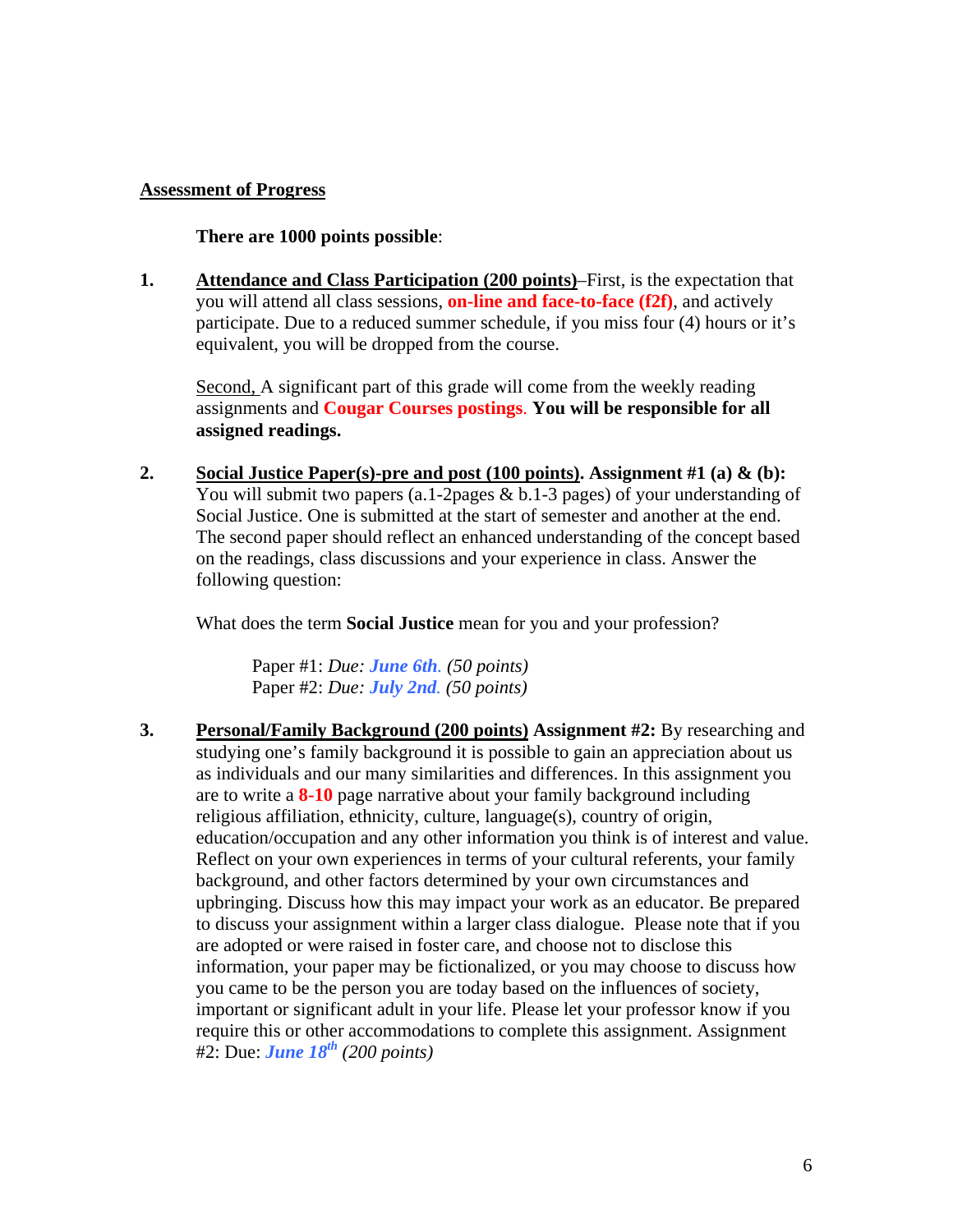imagination. **4. Cougar Courses Postings (300 points):** Students are required to participate in Cougar Courses Discussions. Focus on the weekly readings, be introspective, addressing issues, experiences, and ideas from the readings that spark your

*\*\*\*Value Added Postings:* When replying to a posting in the discussion area by another student, instructor, or guest, you must *refer to the person by name and refer to their comments* within your posting.

**To Add Value**, your response must do one of the following: **give an example** of what the prior post described; **provide a different perspective** of the topic posted; OR **expand upon the idea** posted in the message by including more detail and depth. The instructor will provide feedback in the first few modules to support understanding of this concept. Peers will also be asked to review how others conform to this aspect of the course discussions.

**Diversity Café** is a synchronous chat space. Assignments: There is a *Diversity Café* section under **Class Commons**. I know you might be a bit intimidated if you haven't ever taken a Distance-delivered class. However, not to worry, things will be fine. I will walk you through it. The

Respond to this note in the **Diversity Café** to begin a conversation with your classmates this summer AND, to let me know you are on-line. After this message, I will try to stay out of this synchronous chat room to allow you an opportunity to converse among yourselves.

As you've figured out by now, I am not here this first week, thus, the importance of a "hybrid". As we become increasingly technology oriented, "hybrid" classes will become the norm. So, buckle up, let's take this puppy for a ride.

Please review posted questions **BEFORE** posting your response(s) to them. Iwill respond to your posts within 48 hours. If you do not have a response by 48 hours, please contact me directly by email or phone. Students may also respond to questions when they have information that will help other students.

**NOTE:** If you expect an "A" in this class, you must get an "A" on this assignment. As such, you must submit a minimum of 20 postings! A minimum of five (5) substantial entries is expected for a passing grade on this assignment (to obtain a C grade).

The following explains this:

Entries Required Grade Equivalent

 $*21+$  entries-300 points  $A+$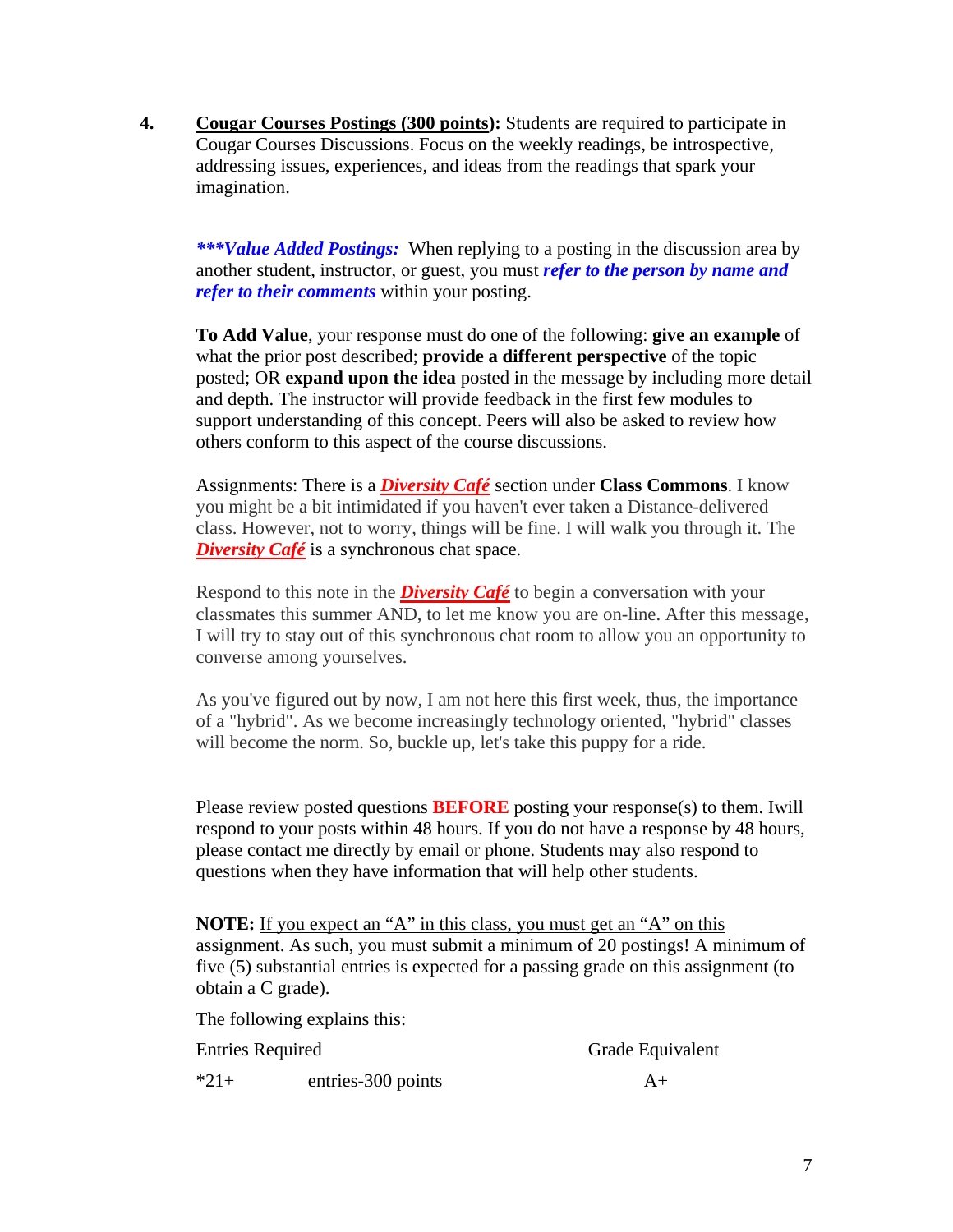| $*19-20$   | entries-275 points | A             |
|------------|--------------------|---------------|
| $*16-18$   | entries-255 points | $A-$          |
| $*14-15$   | entries-225 points | $B+$          |
| $*11-13$   | entries-200 points | В             |
| $*9-10$    | entries-175 points | $B-$          |
| $*6-8$     | entries-150 points | $\mathcal{C}$ |
| *5 or less | entries-100 points | $\mathsf{C}$  |

LET ME BE CLEAR: Personal notes to students, *"I agree with….", 'You're so right"*…. Statements, comments, etc., and other such non-substantive postings will not be counted in the total. I'm looking for consistency of discussion.

 *posting accepted: July 2nd . Ongoing-Do not wait until the end of the semester to post to* **Cougar Courses.** *Last* 

**6. Final Exam (200 points**). A final exam will be given-ON LINE Only. More info on this will follow.

# **Welcome To EDUC 364 -Hybrid**

Welcome to **EDUC** 364-01 Cultural Diversity  $\&$  Schooling. I hope you enjoy the class, learn a lot about human and cultural diversity, and take to heart the many differences among today's students that you, as  $21<sup>st</sup>$  century teachers, will face in society generally, and in tomorrow's classrooms, specifically.

\*\*This Summer's section of EDUC 364 is unusual in that it will be taught as a **HYBRID**  class for the first time, meaning that it will be taught partially on-line. Although most class assignments are required to be posted on-line already, via **Cougar Courses**, this summer's class takes another step leading ultimately, to an optional, completely on-line course (though not yet).

Not to worry, I will be with you every step of the way. Together, we will march into the future of on-line instruction.

**Organization of the Class-**The class will run from June  $1<sup>st</sup>$  through July  $6<sup>th</sup>$ . It will be a very intense 5 weeks. It is divided into 10 modules, each representing one meeting. All assignments due in any one module are due on Friday, midnight of that week.

#### **Glossary of Terms**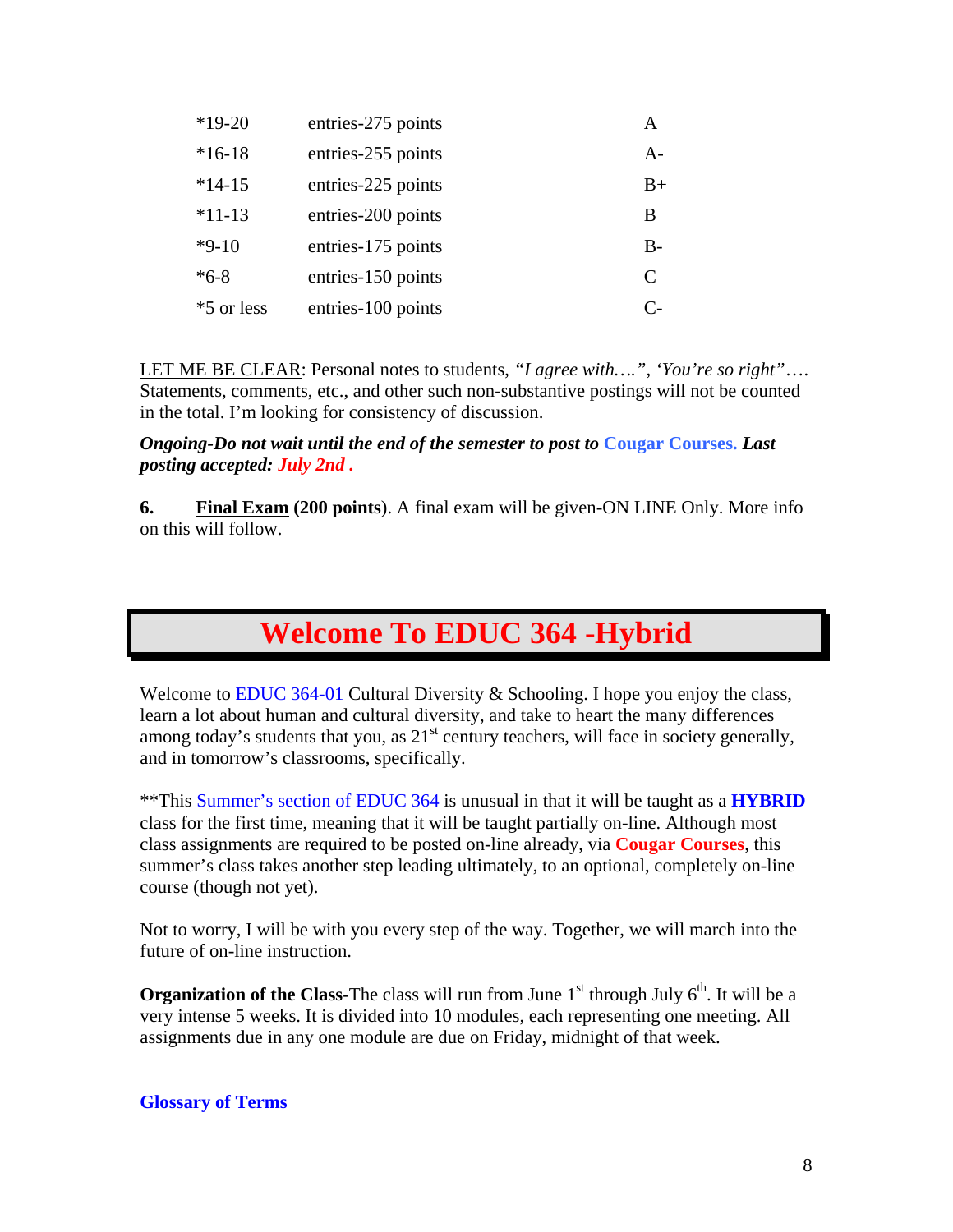**Diversity Café** is a Synchronous Chat forum for students in the class to interact with each other. It allows you to post questions to each other about the class, readings, discussions, etc. It is there for your use. I will limit myself to responding to your questions. However, if you receive a response from me indicating that you "read the syllabus", that should be a signal to you that the info is available on the syllabus.

**Hybrid teaching** is a mixed f2f and on-line class structure that utilizes various technological innovations. It allows students and faculty more flexibility in their respective schedules.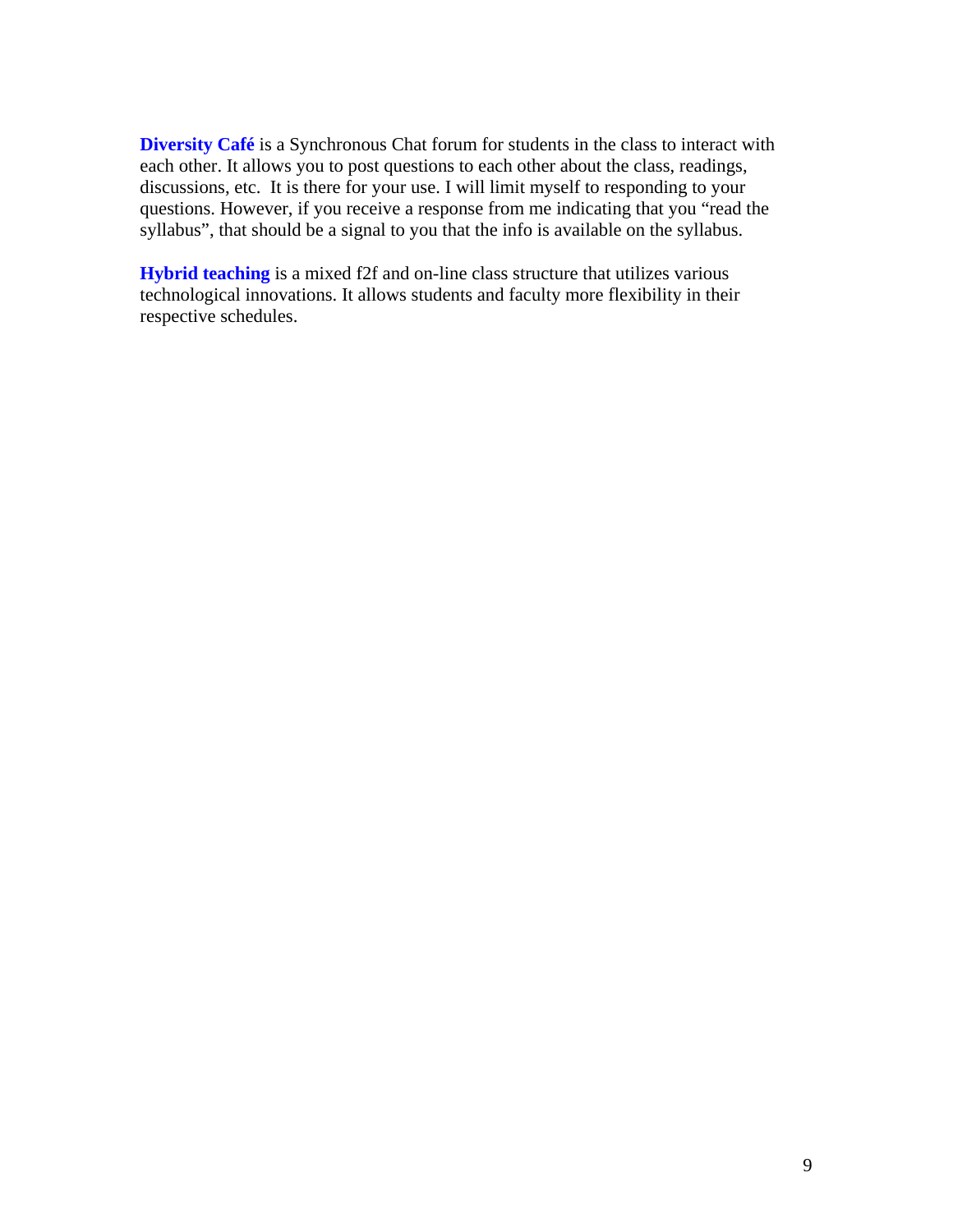# **Schedule of Readings**

### **June 1-July 6, 2013**

**TR**  7:30 am-11:40 am

## Module 1. June 4 & Module 2. June 6. ONLINE ONLY: Intro, Organization /Mission & Difference: Race & Class

#### (A colleague will meet and greet you on first day of class)

Module 1: Step-by-Step Instructions- Read and complete the following assignments by first f2f meeting.

#### LEARNING OUTCOMES:

Learning Outcomes for this week are:

- 1. Prepare for a hybrid class
- 2. Review class syllabus carefully.

3. Distinguish between purpose of Diversity Café postings and Cougar Courses postings.

#### RESOURCES:

- 1. Class videos for the week on Cougar Courses.
- 2. Power Points for the week on Cougar Courses.
- 3. Reading materials for the week available in Library.

ACTIVITIES (for Module 1): Step-by-Step

#### A. Pre-Assignments (for the Week):

1. Post a recent photo of yourself to the class Cougar Course page (this is a MUST DO for everyone).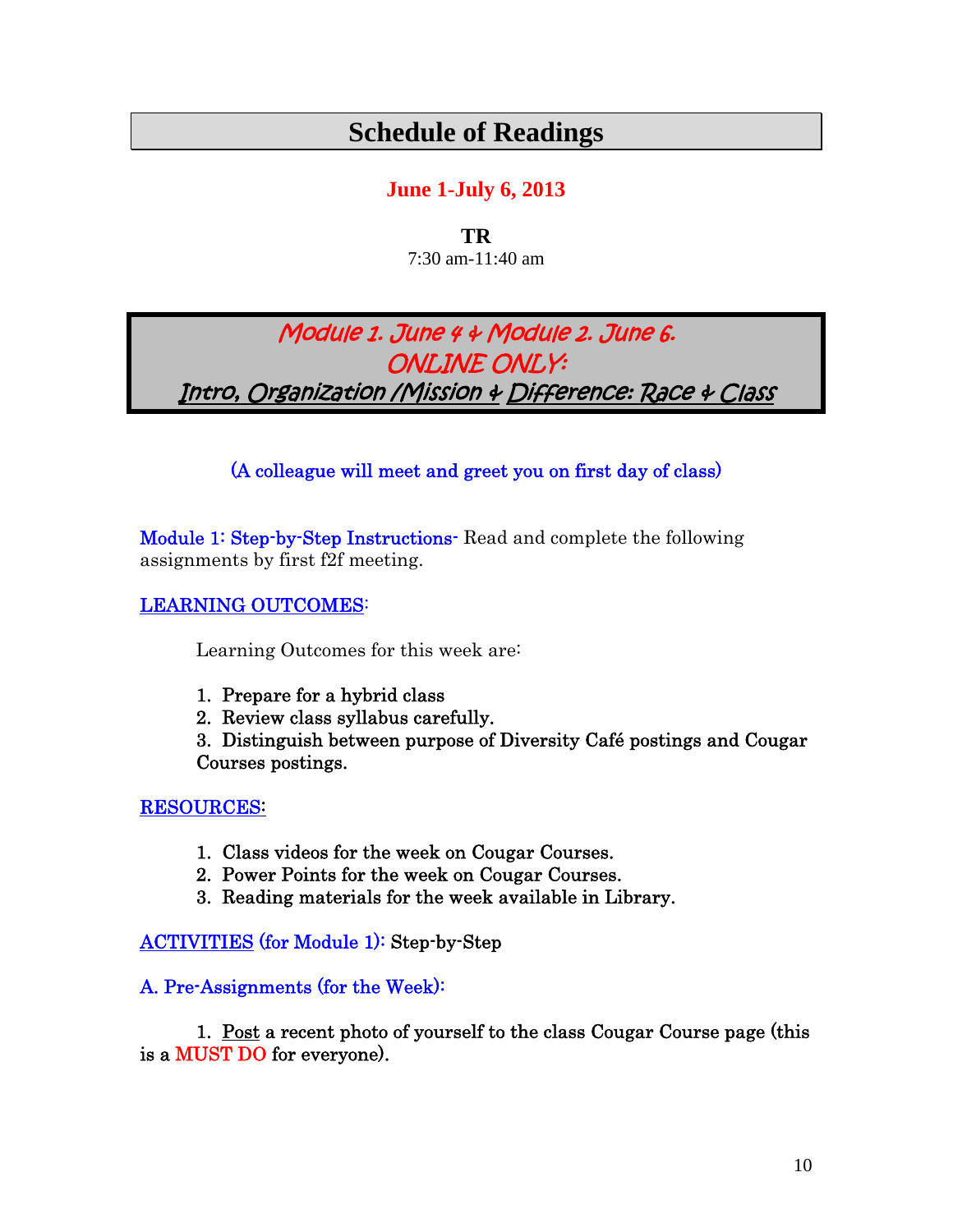2. Prepare a short, 1-page Biography (a description of yourself) that focuses on your educational preparation and background, and post to the class Cougar Course page (refer to my bio posted on there for example).

3. Read and Review the SOE's Vision & Mission Statement, and post response to Cougar Courses.

4. Post a response to my welcome note on the *Diversity Café*.

B. Assignments (for the Week):

**Forum** on Cougar Courses. 1. Read: Rothenberg. Part  $\mathbf{I} \uplus \mathbf{II}$ . Post comment(s) to *Discussion* 

*Forum* on Cougar Courses.<br>2. <mark>Watch the video</mark>: *A CLASS DIVIDED*.

3. Discuss in 2-3 pages your reaction, opinion, analysis of the video and post to *Discussion Forum*.

4. Review *PowerPoint #1- Definitions.* 

5. Review *PowerPoint #3- Race & Ethnicity*.

**6. Complete Writing Assignment #1(a):** Write & submit a 1-2 page discussion of your understanding of Social Justice  $(\#1)$ . Post to **Discussion** Forum. DUE: June 6th.

ASSESSMENT:

- 1. Posting of recent photo to Cougar Courses.
- 2. Posting of one page Bio to the Cougar Courses.
- 3. Posting of comments on Mission Statement to Cougar Courses.
- 4. Posting of assigned reading comments to Discussion Forum.
- 5. Posting of video comments to Discussion Forum.

Module 3. June 11 & 13. Discrimination & Racism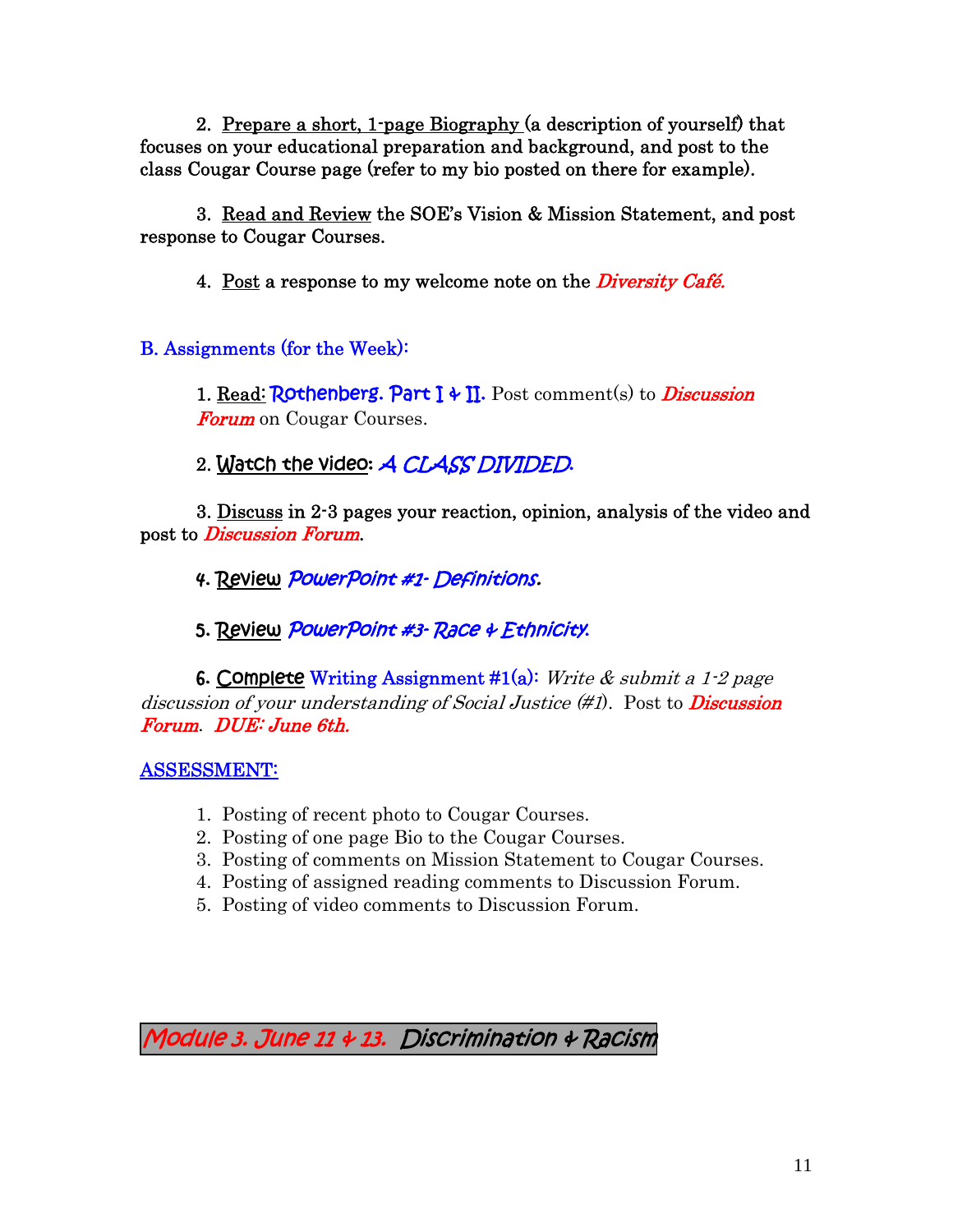**For June 11th:** 

Watch the **VIDEO: RACE-THE POWER OF AN ILLUSION** 

\*Lecture/Discussion

PowerPoint #1- Definitions

PowerPoint #4-Race and Ethnicity

Assignment:

1. READ: Rothenberg. Part III (#'s 1-11). 2. READ: Reyes. Forward, Preface, Acknowledgments, & **Introduction** 3. COMPLETE: Assignment #2: Submit a 6-8-page Family Background

Module 4. June 13 "At Risk" Kids & Foster Youth

paper. *Due: June 18th.* 

For June 13<sup>th:</sup>

Watch the **VIDEO: TUTOR CONNECTION** 

\*Lecture/Discussion

PowerPoint #5- Racism and Discrimination

PowerPoint #12-Tutor Connection Core Principles

**Assignment:** 

1. READ: Rothenberg. Part IV (#'s 1-29).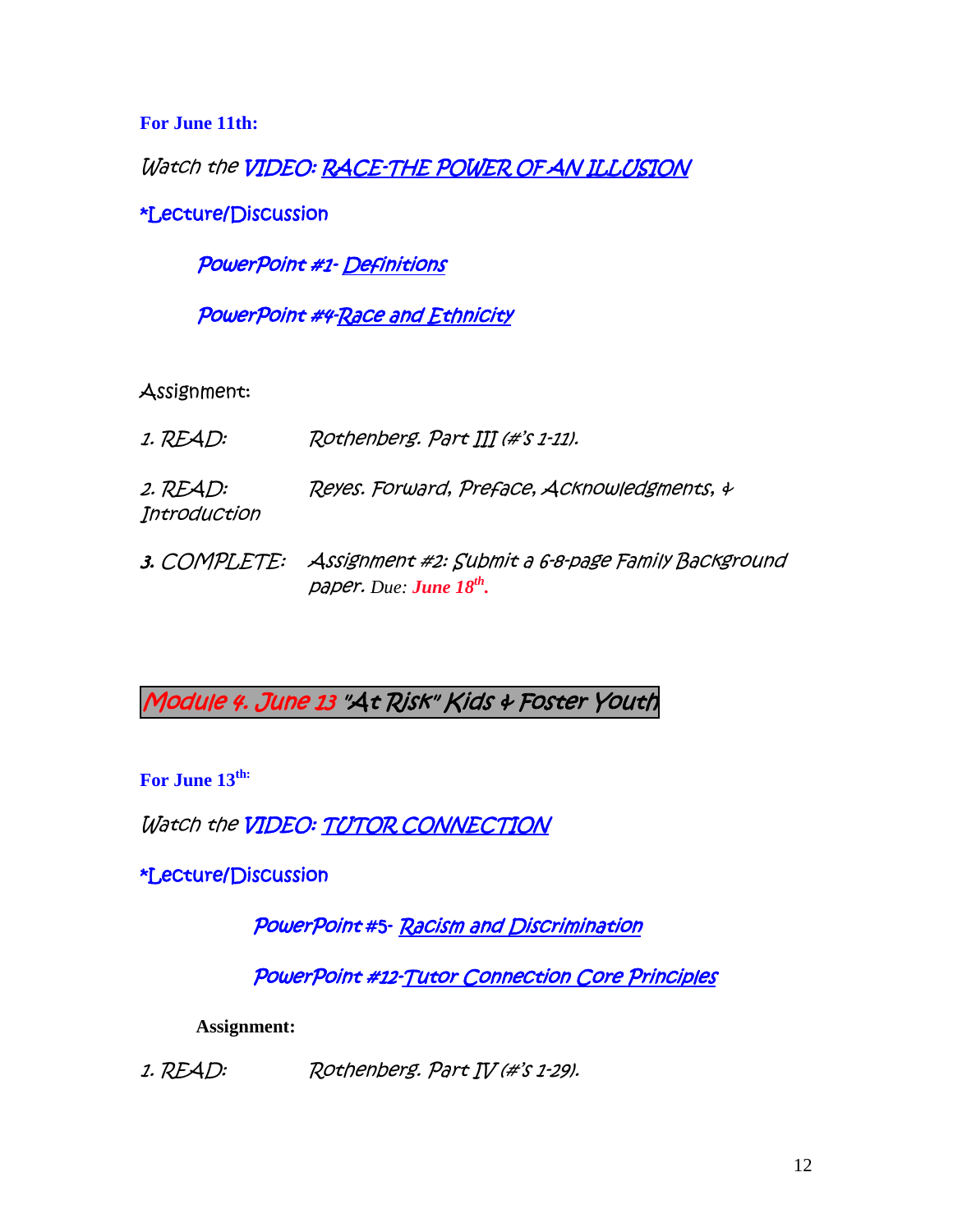and Other Tales of Becoming Biliterate (p. 15-25).  Had: Reflections on Becoming Biliterate (p. 26-35). 2. READ: Reyes. Chapters 1. NIETO. On Learning to Tie a Bow, 3. READ: Reyes. Chapter 2. GONZÁLEZ-Words Were All We

Module 5. June 18. Social Class & Privilege

**For June 18th:** 

Assignment #2: DUE-Family Background Paper

Watch the VIDEO: TIM WISE ON WHITE PRIVILEGE

\*Lecture/Discussion

PowerPoint #6-SES/CLASS

- 1. READ: Rothenberg. Part V (#'s 1-16).
- 2. READ Rothenberg. Part VI (#'s 1-28).

Module 6. June 20. Language Acquisition

**For June 20th:** 

\*Lecture/Discussion

PowerPoint #10-Language Acquisition

PowerPoint#9-Second Language Literacy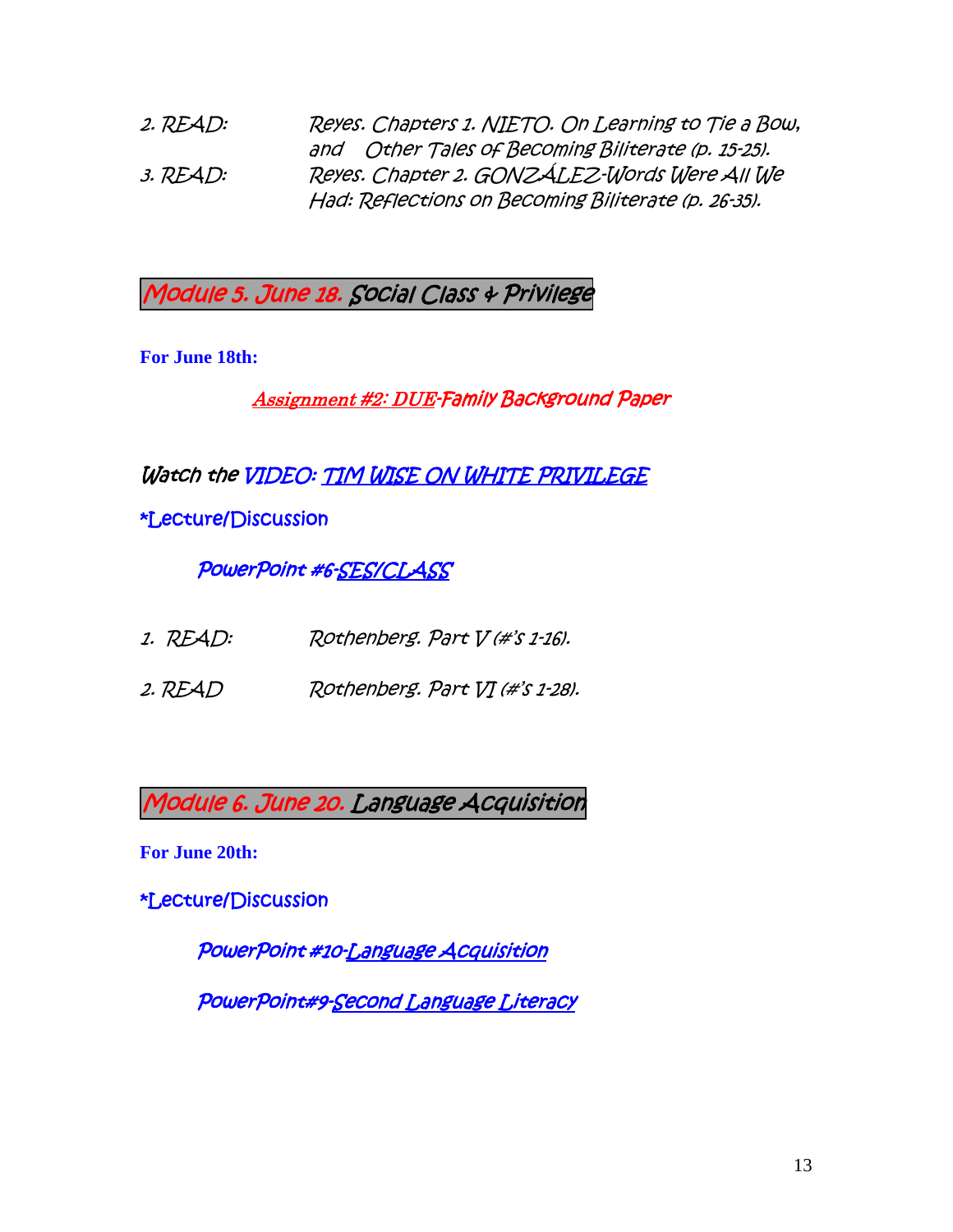- 1. READ: McLaughlin, B. Myths and Misconceptions About Second Language Learning: What Every Teacher Needs To Unlearn. http://people.ucsc.edu/~ktellez/epr5.htm
- 2. READ: Clark, Beverly A. First- and Second-Language Acquisition in Early Childhood http://ceep.crc.uiuc.edu/pubs/katzsym/clark-b.html
- 3. READ: Reyes. Chapter 5. REYES. Prayer Books and Hymnals: Textual Stepping Stones to Biliteracy. (p. 60-70).
- for Biliteracy: A Personal and Professional Journey (p. 36-48).
- 5. READ: Reyes. Chapter 4. BARTOLOMÉ. Literacy as Comida: Learning to Read with Mexican Novelas. (p. 49-59).

Module 7-June 25. 2nd Language Acquisition

#### **For June 25th:**

#### \*Lecture/Discussion

#### PowerPoint #11-Words Were All We Had

- 1. READ: Rothenberg. Part VII (#'s 1-23).
- 2. READ: Reyes. Chapter 6. BALDERAMA. Border Literacies: Con-Textos Bilingues. (p. 71-84). 4. READ: Reves. Chapter 3. (p. 3648). MERCADO. A Lifelong Quest<br>for Biliteracy: A Personal and Professional Journey (p. 36-48<br>5. READ: Reyes. Chapter 4. BARTOLOMÉ. Literacy as Comida:<br>Learning to Read with Mexican Novelas.
- 3. READ: Reyes. Chapter 7. HALCÓN. Obstinate Child. (p. 85-95).
- 4. READ: Reyes. Chapter 9. VALADEZ. Saving La Nena (p. 107-120).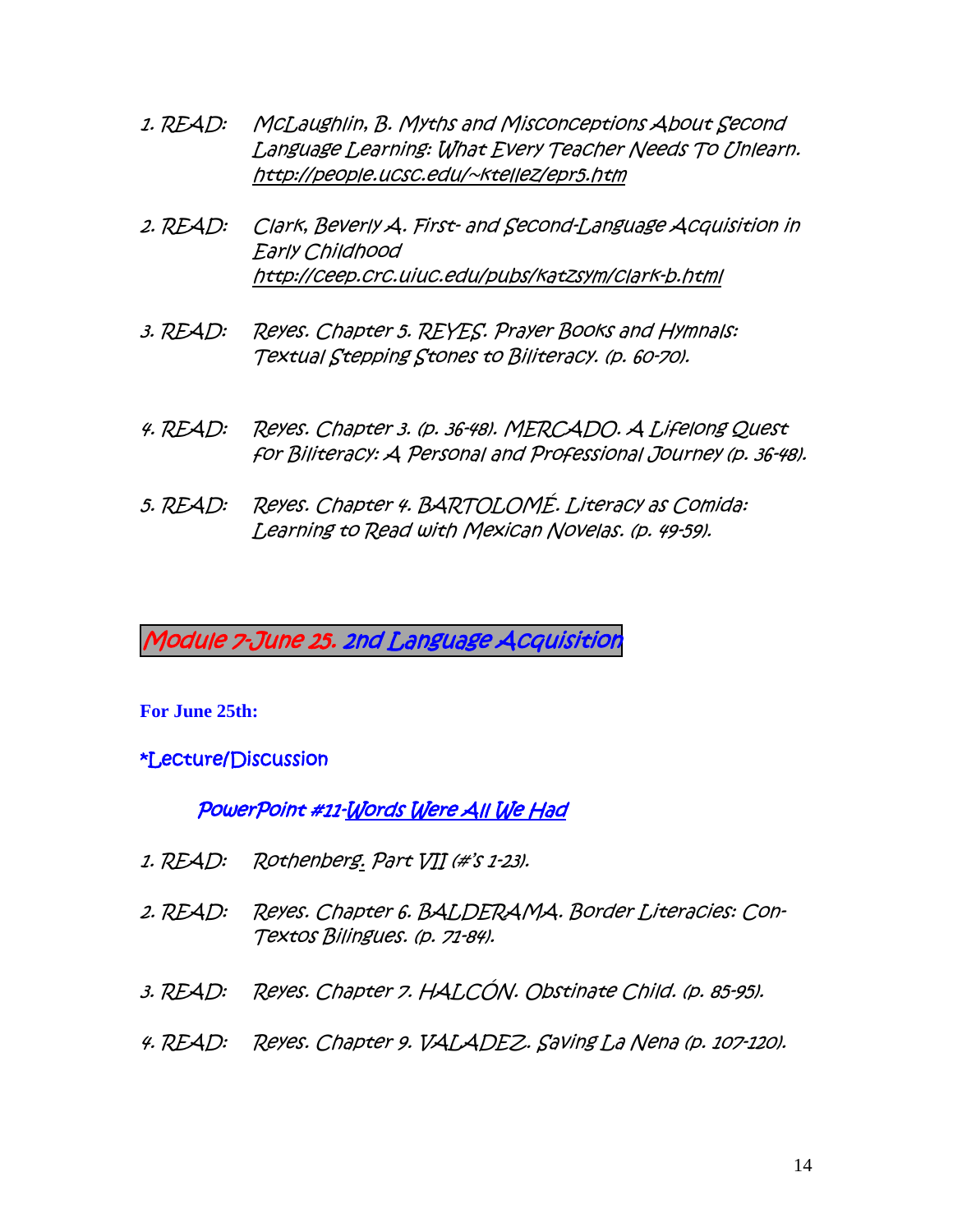Module 8-June 27. Immigrants & Immigration

**For June 27th:** 

Watch the VIDEO: <u>A DAY WITHOUT A MEXICAN</u>

Watch the VIDEO: A BETTER LIFE

\*Lecture/Discussion

PowerPoint#7-Immigration

PowerPoint#8-Immigrants

- 1. READ: Rothenberg. Part VIII (#'s 1-12).
- 2. READ: Reyes. Chapter 10. FRÁNQUIZ. Boriquen Querido: Growing Bilingual in a Military Family (p. 121-132).
- 3. READ: Reyes. Chapter 11. PEDRAZA. Pedro, Peter, Pete, and Pito (p. 133-142).

Module 9. July 2. ON-LINE ONLY: **Conclusion**